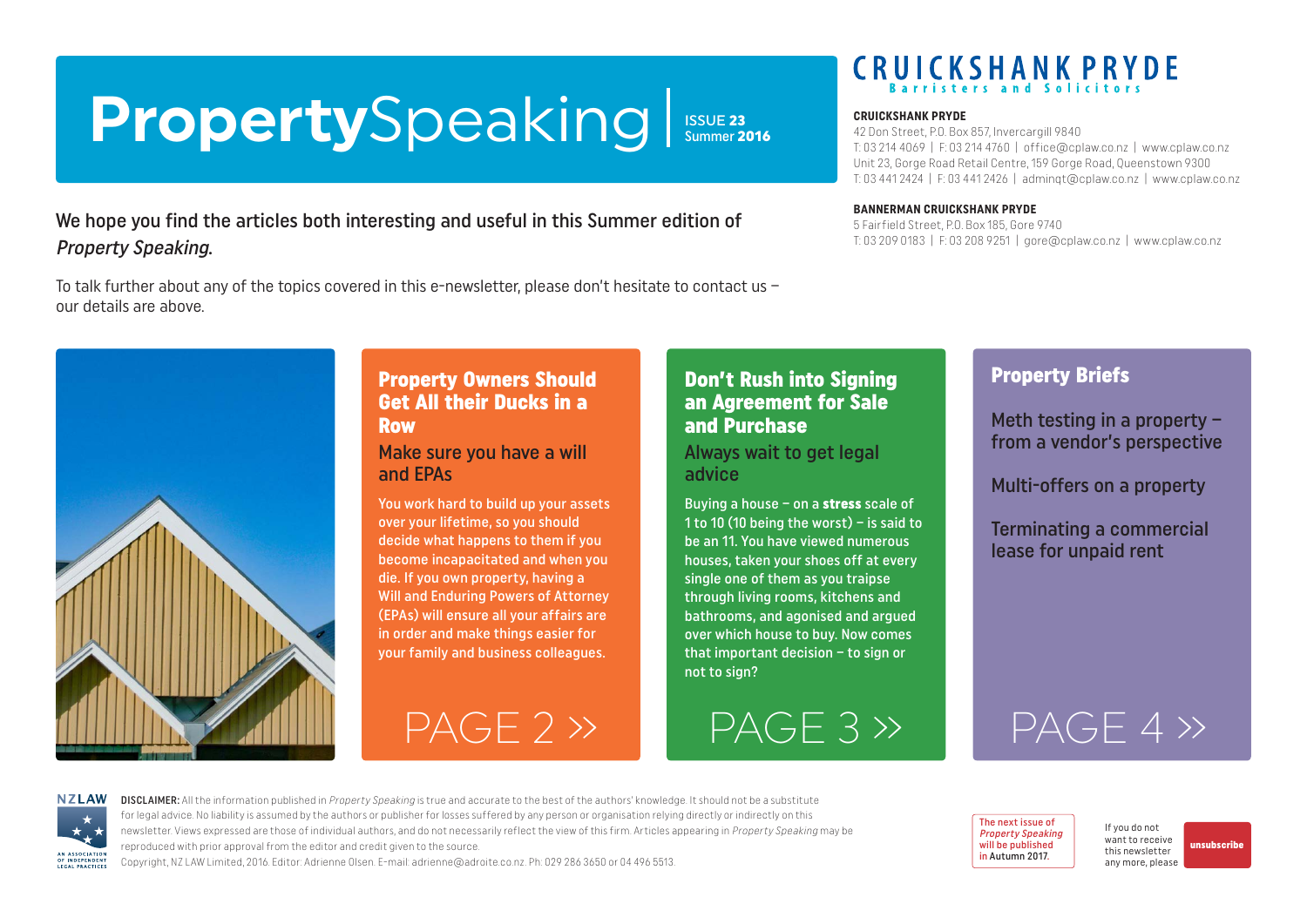#### <span id="page-1-0"></span>**Property**Speaking PS Summer 2016 **Contract Contract Contract Contract Contract Contract Contract Contract Contract Contract Contract Contract Contract Contract Contract Contract Contract Contract Contract Contract Contrac** Summer 2016



## Property Owners Should Get All their Ducks in a Row

Make sure you have a Will and EPAs

You work hard to build up your assets over your lifetime, so you should decide what happens to them if you become incapacitated and when you die. If you own property, having a Will and Enduring Powers of Attorney (EPAs) will ensure all your affairs are in order and make things easier for your family and business colleagues.

You will all no doubt know the purpose of a Will. A Will records your wishes as to what happens with your property when you die, and who is to take care of it.

We strongly recommend reviewing your Will every five years, and when there are significant changes in a relationship, such as marriage, entering or ending a significant relationship.

#### If you don't have a Will?

This is known as dying intestate, and means your property will be distributed in accordance with the Administration Act 1969. Your property is likely to go to your spouse/immediate family, but that may not be exactly what you or other family

members wish. Dying intestate is also likely to increase the chances of a claim being made against your estate, and therefore incurring significant costs.

#### What is an EPA?

Having an EPA allows someone (an attorney) to help look after your affairs, manage your property and make decisions about your welfare if you are unable to do this. Your attorney doesn't have to be your lawyer; it could be a family member, a trusted advisor or a close personal friend. An EPA differs from a general power of attorney as it allows the attorney to act for you if you become too unwell to make decisions for yourself, or what's called 'mentally incapable' in the professional opinion of a health practitioner.

There are two types of EPAs – a property EPA, and a personal care and welfare EPA.

#### EPA in relation to property

A property EPA gives the attorney the power to manage not only your property (as in real estate), but also your bank accounts, shares, businesses, debts and so on. You don't necessarily have to give the attorney unlimited power; you can restrict your attorney's ability to only deal with certain matters.

You also have the choice whether your property EPA takes effect while you are mentally capable (as well as mentally incapable). This can be handy if you need someone to deal with your affairs while you are out of the country, or you just no longer want the day-to-day hassle of paying bills, etc. You also have the right to appoint more than one property attorney.

#### EPA in relation to personal care and welfare

A personal care and welfare EPA gives your attorney the power to make decisions on matters such as ones concerning your medical treatment or whether you need to go into a rest home.

Unlike the property EPA, the personal care and welfare EPA will only take effect when you are mentally incapable. As well, you can only appoint one attorney. You can, however, state that your attorney has the duty to consult with family members, but the final decision will rest with your attorney.

We recommend appointing a 'successor attorney' to act as a substitute in case your attorney is unable or unwilling to act for any reason.

#### Who to ask?

Your attorney/s must act in your best interests and protect your welfare. As you are giving considerable power to them, it pays to think carefully about who you appoint beforehand (as well as discussing it with them first). You can change attorneys at any time while you have mental capacity and appoint replacements.

Your EPAs cease when you die, and those powers then vest in the executors named under your will.

#### If you don't have EPAs?

Not appointing attorneys before you are considered mentally incapable can be a costly and lengthy process. An application is made to the Family Court, but that doesn't always mean the court will appoint who you would have wanted to look after your affairs.

We recommend everyone over the age of 18 should have a Will and both EPAs, so it's never too early (but it can be too late) to get these organised. Having these ducks in a row will save your loved ones the hassle and the cost at what will be a difficult time.

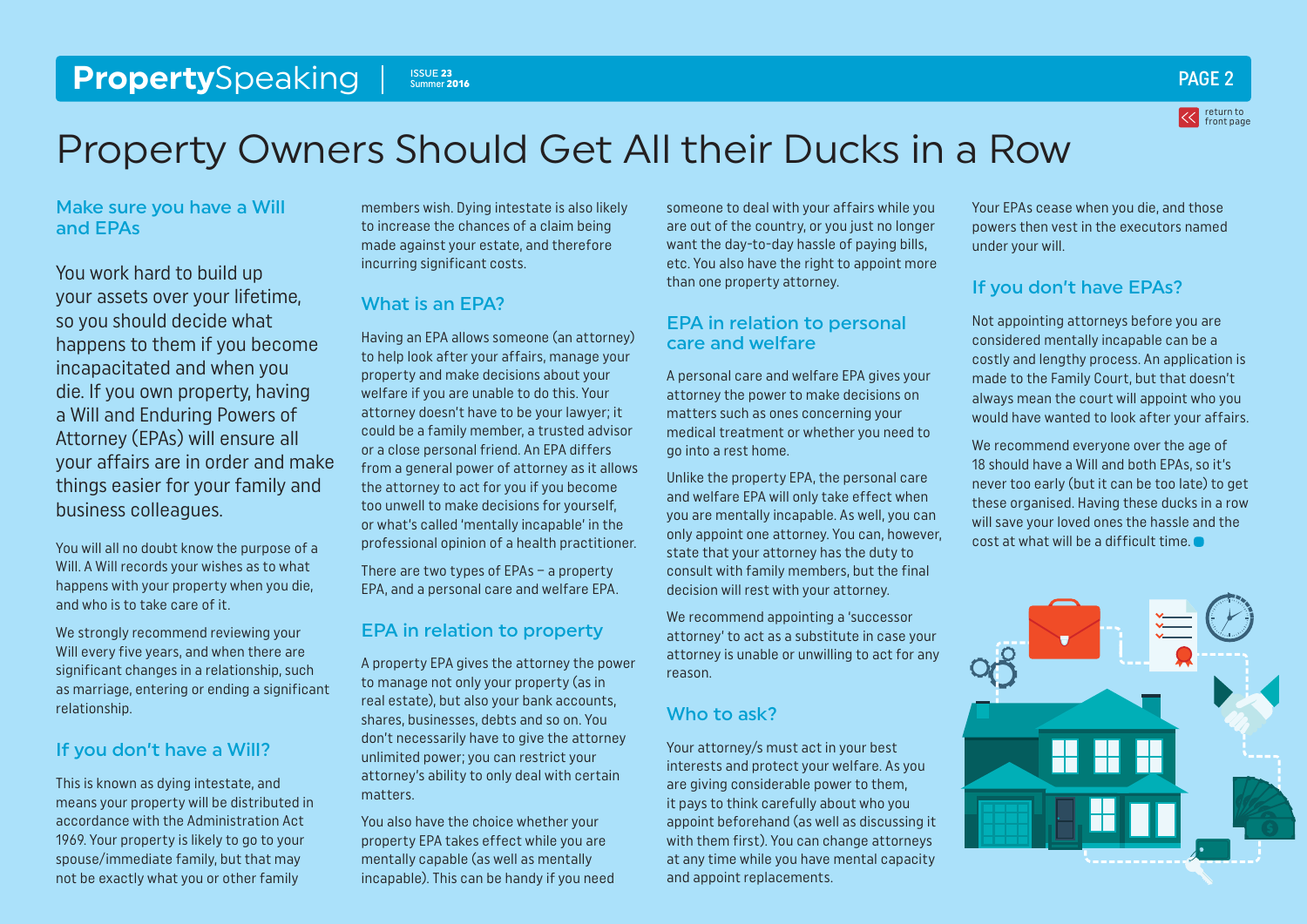#### <span id="page-2-0"></span>**Property**Speaking Issue 23 Summer 2016

#### PAGE 3



### Don't Rush into Signing an Agreement for Sale and Purchase

#### Always wait to get legal advice

Buying a house – on a stress scale of 1 to 10 (10 being the worst) – is said to be an 11. You have viewed numerous houses, taken off your shoes at every single one of them as you traipse through living rooms, kitchens and bathrooms, and agonised and argued over which house to buy. Now comes that important decision – to sign or not to sign?

You're then presented with an agreement for sale and purchase, which is possibly one of the most important documents you will sign. In these days of escalating property prices and short supply, there's often pressure to sign without your lawyer's input, with no due diligence clause and often it is an unconditional offer. Once you sign the agreement, you are committed to the purchase.

You can, however, be prepared before you sign the agreement. Talk with us when you're starting to look for a new property and we can help you with the drafting of some clauses; two of which we discuss below.

#### Equitable set-off

Clause 8 in the standard agreement covers claims for compensation by way of what's called equitable set-off (ESO). An ESO situation can arise after a purchaser's presettlement inspection, which is usually done two or three days before settlement.

Here's a real life ESO example. The purchaser carried out a pre-settlement inspection and noticed a locked cupboard in the house. The vendor said he was growing cucumbers. The purchaser had her suspicions that the vendor was growing cannabis, which turned out to be the case. A claim for compensation was lodged by way of an ESO for in excess of \$100,000 to pay for decontamination.

The timing of an ESO claim is critical. If there's no settlement notice in place, the claim must be made on or before the last working day before the settlement date in

the agreement. It's not, as is so often the case, on the day of settlement. Any claim must be genuine and realistic. You should not, for example, claim \$5,000 because the back porch is dirty.

We recommend you carry out the presettlement inspection a few days before settlement, not early on the day of settlement. If you make an ESO claim, we need a reasonable opportunity to sort it out before settlement.

And following up the cucumber claim, happily – for the vendor – it was sorted out by settlement date as the purchaser withdrew her claim.

#### Solicitor's approval clause

Some people believe that having a solicitor's approval clause in their sale and purchase agreement is as good as a due diligence clause. It is not.

A solicitor's approval clause is useful where there *is* a genuine legal objection or impediment to the sale, such as the validity of the title. This clause can be for the

benefit of the vendor or the purchaser – if there are genuine reasons to use this clause.

The clause is less than useful if you want to cancel the agreement because you made a bad decision.

A true life example of how this clause works follows. A purchaser put in an offer on a house on a Saturday before a Sunday open home. The vendor insisted on a standard solicitor's approval clause, for her benefit, and both parties signed. More than 200 people came to the Sunday open home. The vendor realised, with horror, that she could have got \$100,000 or more than the agreed sale price and attempted to cancel the agreement on the basis that her solicitor did not approve it. One caveat and a flurry of letters later the vendor accepted the inevitable and the deal went ahead. The fact that the vendor had changed her mind was not enough to invoke the clause to enable her to get out of the agreement.

In conclusion, read your agreement before signing and don't be persuaded to sign anything you're unsure about. Most importantly, however, talk with us before signing, not after.